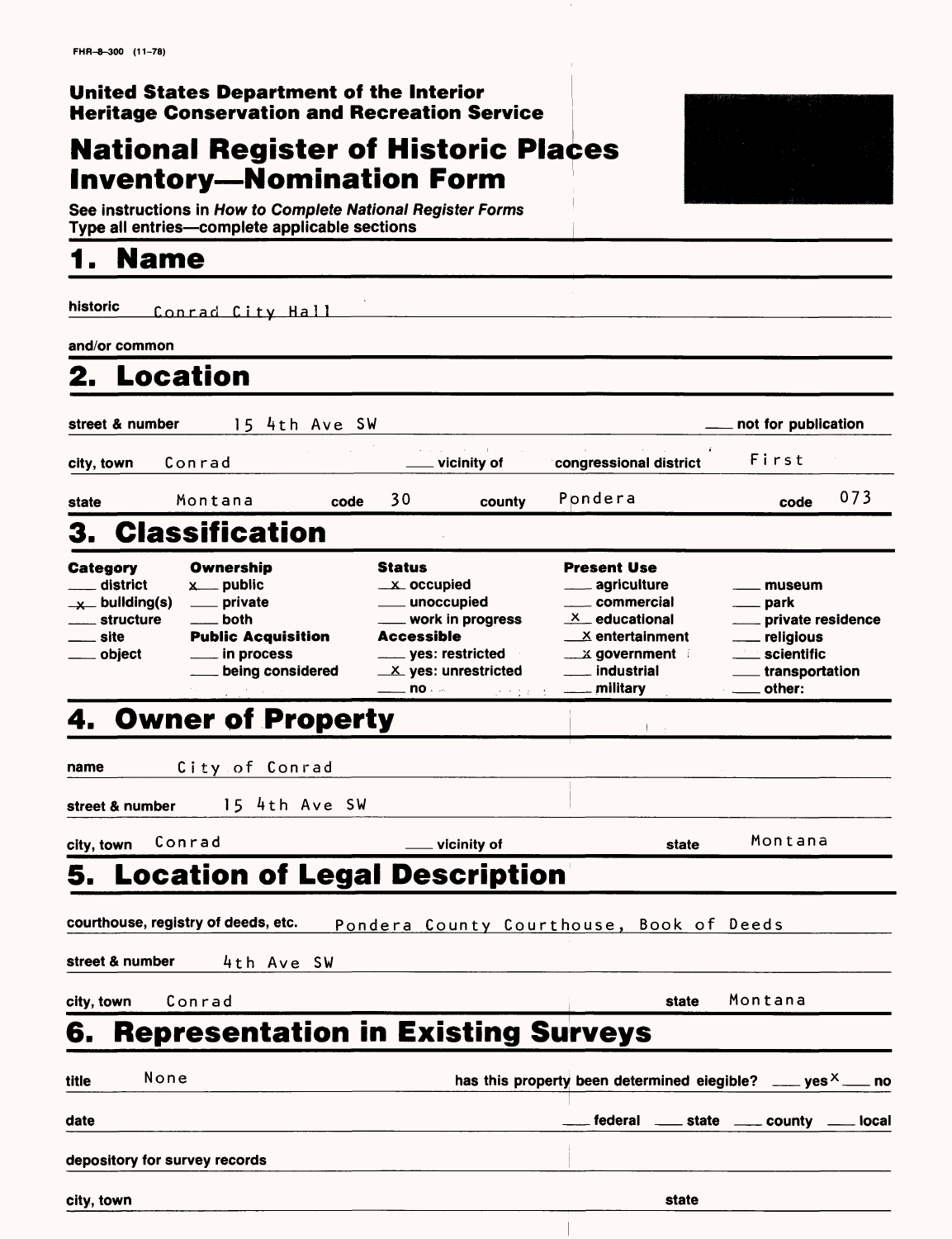## **7. Description**

|  | <b>Condition</b><br><u>__</u> __ excellent<br>____ ruins<br>$\rightarrow$ good<br>___unexposed (interior)<br><u>___</u> fair | <b>Check one</b><br>deteriorated ____ unaltered<br>$\perp$ altered | <b>Check one</b><br>$X$ original site<br>moved | date |
|--|------------------------------------------------------------------------------------------------------------------------------|--------------------------------------------------------------------|------------------------------------------------|------|
|--|------------------------------------------------------------------------------------------------------------------------------|--------------------------------------------------------------------|------------------------------------------------|------|

**Describe the present and original (if known) physical appearance**

The Conrad City Hall is of a frame construction with a brick veneer. It appears to be structurally sound and in good condition. The building\* was constructed in 1916 and the exterior brick was fired locally. The brick plant operated in the early 1900's in the area but is no longer in existance. The only exterior alterations made to the building are 1) a police "shack" lean-to at the back of the building, 2) the original front entrance doors have been replaced with aluminum framed doors and windows 3) new signage (City Water Office & City Library) has been added above the front entrance  $4)$  the original lights on either side of the front entrance have been removed.

The front facade is adorned in a two color brick scheme with raised pilasters separating the facade into bays. The exterior brick is a fired brick of light tan color with a darker brick used to highlight ornamental details. The dark brick highlights pilaster bases and capitals, window arch keystones, cornice details, and decorative insets between windows. The pilasters are spaced approximately twelve feet on center and are used to separate windows and the front entrance. The first floor windows are a wood sash double-hung window with mullions dividing glass panes. The second story windows are arched wood sash windows wtth mullions separating window panes. The front entrance doors have a flat arch of dark brick with a brick keystone above them. The windows have a dark brick sill running beneath them.

Inside, the top floor is occupied by a large auditorium, complete with stage and changing rooms and a viewing balcony. Alsow on the top floor are two small offices and a restroom. The balcony (or mezzanine) is not original to the building and was added later (date unknown).

The main floor currently houses the city council chambers, the city library, and city offices. Only the rooms occupied by the city offices have been altered, with a false ceiling and room divider. In the back of the building, there is what used to serve as the county/city jail. It is unaltered, used now for storage.

The basement is an area for the heating plant and storage.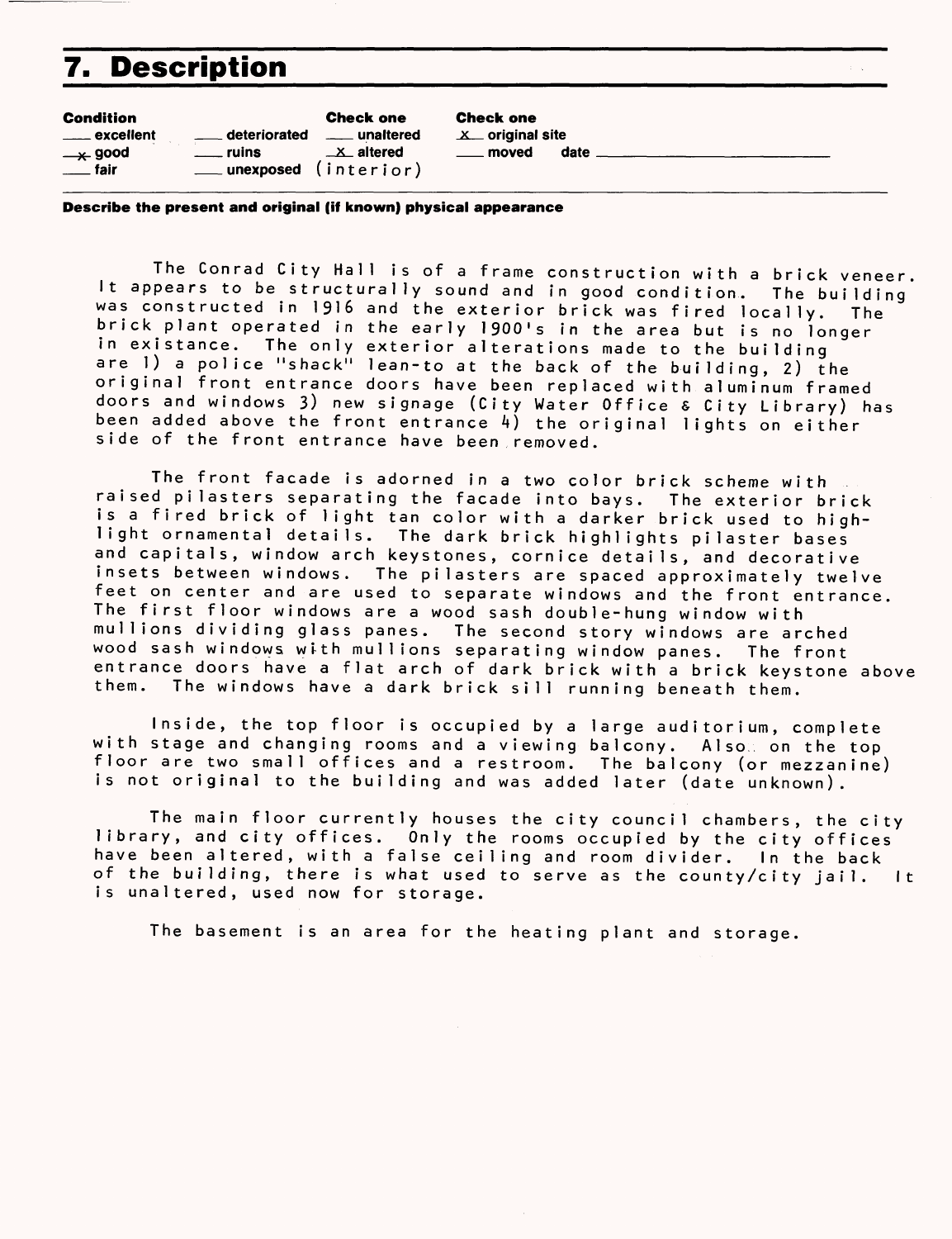## 8. Significance

| <b>Period</b><br>____ prehistoric<br>$\frac{1}{2}$ 1400–1499<br>$- 1500 - 1599$<br>$\frac{1600 - 1699}{1600 - 1699}$<br>$\frac{1}{2}$ 1700-1799<br>$\frac{1800 - 1899}{1000}$<br>$\mathbf{X}$ 1900- | Areas of Significance-Check and justify below<br>archeology-prehistoric ___ community planning<br>archeology-historic<br>____ agriculture<br>$\rightarrow \infty$ architecture<br>$\_\_\$ art<br>____ commerce<br><u>__</u> __ communications | _____ conservation<br>_____ economics<br><u>__</u> education<br>___ engineering<br>exploration/settlement<br><u>__</u> industry<br>__ invention | landscape architecture ___ religion<br>law<br>literature<br>military<br>. music<br>philosophy<br>X politics/government | . science<br>___ sculpture<br>$-x$ social/<br>humanitarian<br>$X$ theater<br>____ transportation<br>___ other (specify) |
|-----------------------------------------------------------------------------------------------------------------------------------------------------------------------------------------------------|-----------------------------------------------------------------------------------------------------------------------------------------------------------------------------------------------------------------------------------------------|-------------------------------------------------------------------------------------------------------------------------------------------------|------------------------------------------------------------------------------------------------------------------------|-------------------------------------------------------------------------------------------------------------------------|
|                                                                                                                                                                                                     |                                                                                                                                                                                                                                               |                                                                                                                                                 |                                                                                                                        |                                                                                                                         |

**Specific dates Builder/Architect** erected in 1916

**Statement of Significance (in one paragraph)** 

#### Criteria A

The Conrad City Hall is the oldest governmental building still standing in Pondera County. It pre-dates the County Courthouse by twenty years.

The building was constructed with an architectural style and with native brick building materials that typified all the downtown buildings erected in Conrad during the period. Only three other buildings of that style-workmanship remain. Hence, the City Hall is architecturally important as representative of the character and flavor of a past period.

The city Hall has held an historically significant place in social, political, and governmental activities of the region. The first county jail was in this building. Prior to construction of the county courthouse, the traveling district judge held court in the auditorium above city hall. The first performing threatre and, later (during the 1930's and 1940's), the first cinema were held in the upstairs auditorium. As well, the City of Conrad has done business out of the building continuously for 64 years. The auditorium is famous locally for the many poultry exhibitions that were held there in the early years.

The City Hall was built as a direct result of the Conrad Woman's Club taking it on as their "pet project" and seeing the financing and other details through.

 $\mathbf{1}=\mathbf{X}^{(1)}$  , where  $\mathbf{X}^{(2)}$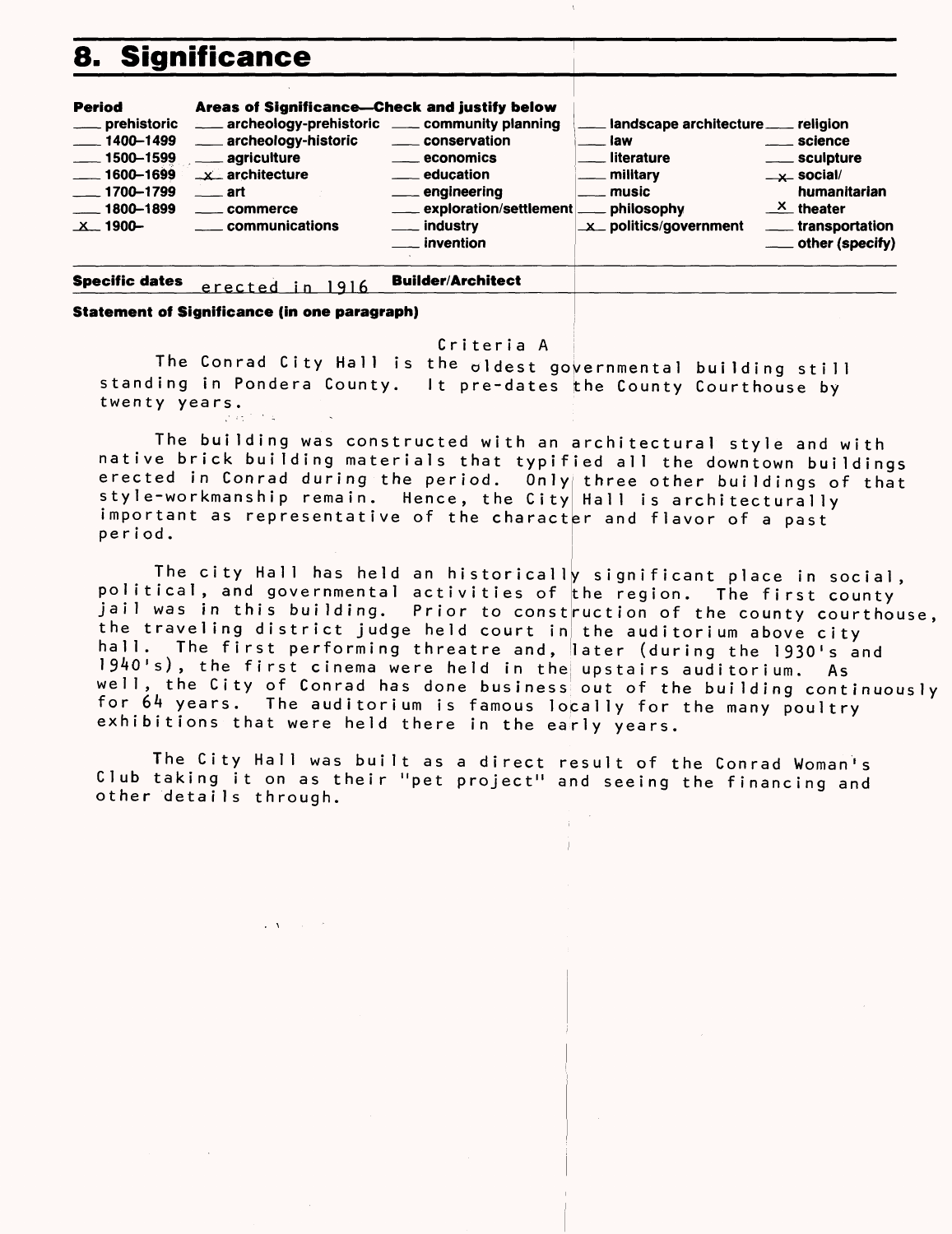# **9. Major Bibliographical References\_\_\_**

Pondera, Pondera History Association, 1968. Chapter 4

# **10. Geographical Data HUIM NOT VERIFIED**

Acreage of nominated property <u>0.2a.</u><br>Quadrangle name Conrad, Montana Quadrangle name.

#### UMT References

|     |  |                          |   | $A \begin{array}{ c c c c c c c c } \hline A & 1 & 2 & 4 & 9 & 60 & 0 & 3 & 3 & 5 & 3 & 60 \\ \hline \hline \end{array}$ |
|-----|--|--------------------------|---|--------------------------------------------------------------------------------------------------------------------------|
|     |  |                          |   |                                                                                                                          |
| εİ  |  | <u>a di bandari bata</u> |   |                                                                                                                          |
| G l |  |                          | . |                                                                                                                          |

| в<br>Zone                                | $\begin{array}{ c c c c c c c c } \hline & & & & & & \\ \hline \textbf{Easting} & & & & & \textbf{Northing} & & \\ \hline \end{array}$ |  |
|------------------------------------------|----------------------------------------------------------------------------------------------------------------------------------------|--|
| $D \begin{bmatrix} 1 \\ 1 \end{bmatrix}$ | $\Box$                                                                                                                                 |  |
| F   T                                    | <u>nd na 1</u>                                                                                                                         |  |
| н                                        | $\mathbf{1}$ $\mathbf{1}$ $\mathbf{1}$ $\mathbf{1}$                                                                                    |  |

 $\ddot{\phantom{a}}$ 

Quadrangle scale I :24000

#### **Verbal boundary description and justification**

E50', Lots 11,12,13, Block 6, Conrad Townsite

| state                                                                                                               | code                                  | county    | code                                                                                                                                                                                                                                            |
|---------------------------------------------------------------------------------------------------------------------|---------------------------------------|-----------|-------------------------------------------------------------------------------------------------------------------------------------------------------------------------------------------------------------------------------------------------|
| state                                                                                                               | code                                  | county    | code                                                                                                                                                                                                                                            |
|                                                                                                                     | <b>Form Prepared By</b>               |           |                                                                                                                                                                                                                                                 |
| name/title                                                                                                          | Patrick Landon, Executive Director    |           |                                                                                                                                                                                                                                                 |
| organization                                                                                                        | Golden Triangle Area Development date | Corp.     | July 12. 1979                                                                                                                                                                                                                                   |
| street & number                                                                                                     | 704 S. Main St.                       |           | telephone<br>$278 - 3962$                                                                                                                                                                                                                       |
| city or town<br>Conrad                                                                                              |                                       | state     | Montana                                                                                                                                                                                                                                         |
|                                                                                                                     |                                       |           |                                                                                                                                                                                                                                                 |
| national<br>according to the criteria and procedures set forth by the Heritage Conservation and Recreation Service. | state                                 | $X$ local | As the designated State Historic Preservation Officer for the National Historic Preservation Act of 1966 (Public Law 89-<br>665), I hereby nominate this property for inclusion in the Nationai Register and certify that it has been evaluated |
|                                                                                                                     |                                       |           |                                                                                                                                                                                                                                                 |
| title                                                                                                               | State Historic Preservation Officer   |           | date $9 - 10 - 79$                                                                                                                                                                                                                              |
| State Historic Preservation Officer signature Edie Ulran & Ker Hote                                                 |                                       |           |                                                                                                                                                                                                                                                 |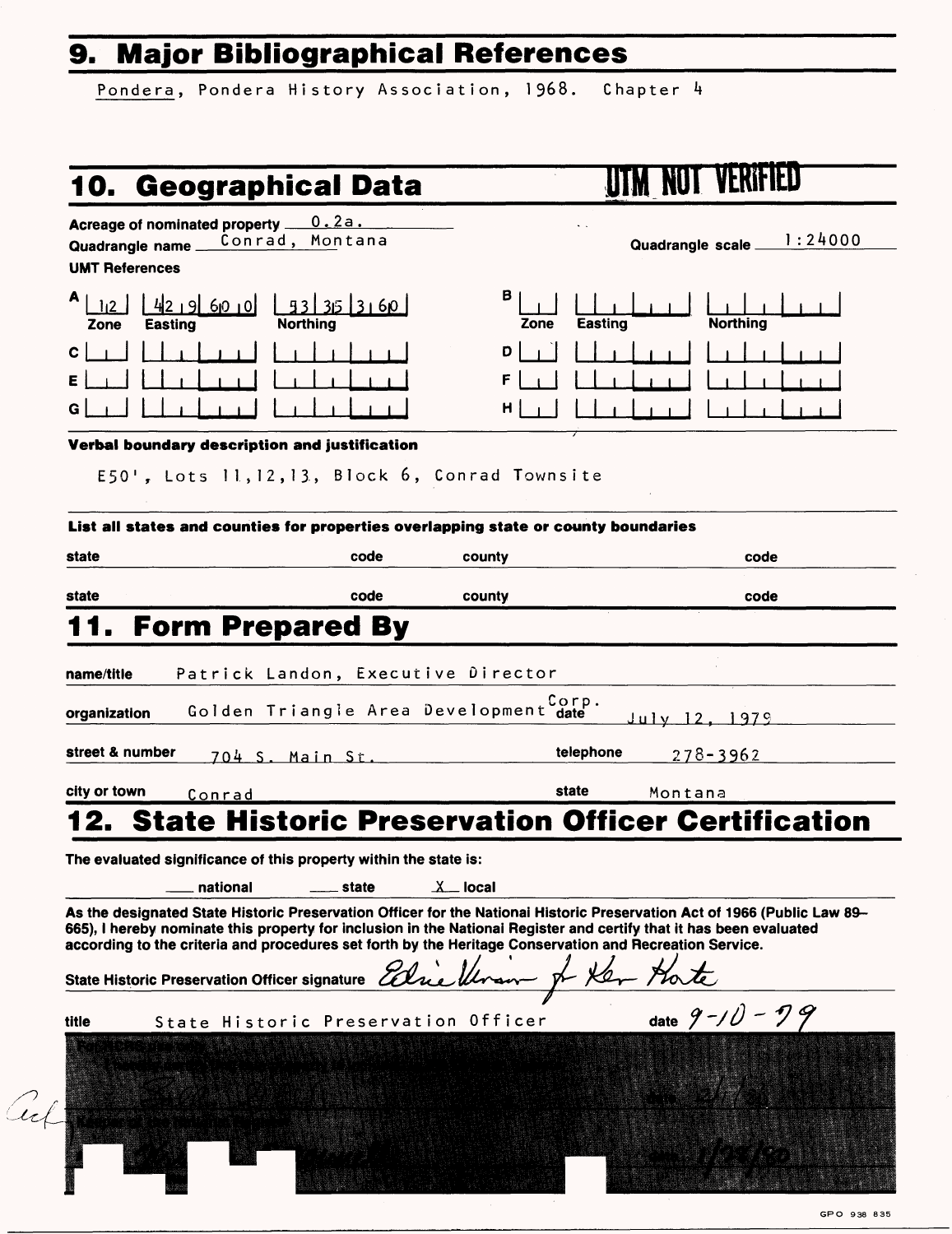FHR-8-300A (11/78) UNITED STATES DEPARTMENT OF THE INTERIOR HERITAGE CONSERVATION AND RECREATION SERVICE

#### **NATIONAL REGISTER OF HISTORIC PLACES INVENTORY -- NOMINATION FORM**

| FOR HCRS USE ONLY |       |                            |
|-------------------|-------|----------------------------|
| RECEIVED          |       |                            |
| DATE ENTERED.     | FEB 1 | $\mathcal{A}(\mathcal{A})$ |

CONTINUATION SHEET Conrad City Hall<sup>EM</sup> NUMBER 10 PAGE  $\mathbf{1}$ 

Verbal Boundary description and justification:

E50',Lots 11,12,13, Block 6, Conrad Townsite /Change to:

The East 50' of Lots 11,12,13, Block 6, Conrad Townsite on the west side of the alley of Block 6(the first block of 4th Ave. SW), Conrad, Montana.